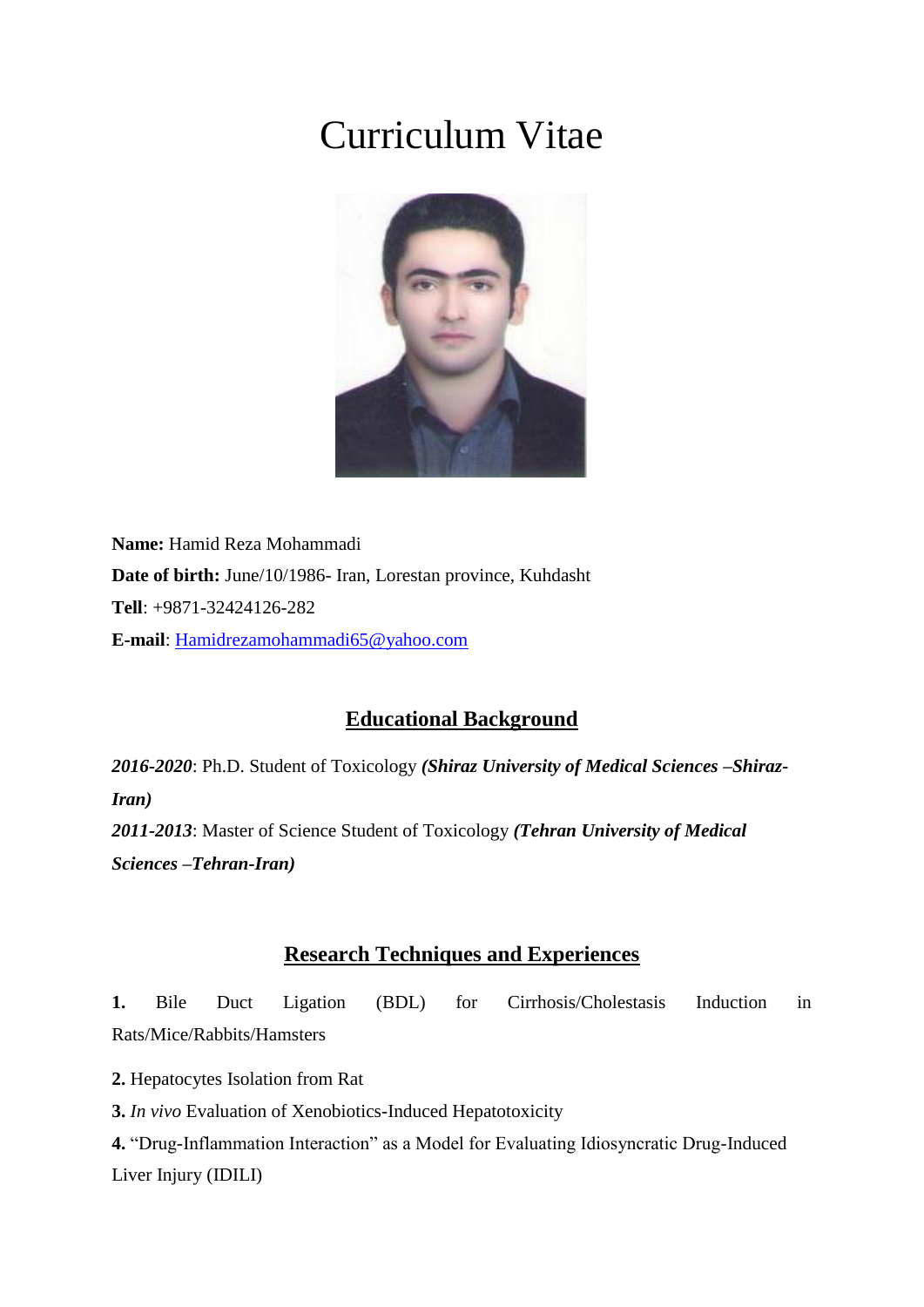**5.** Isolated Perfused rat liver (IPL) as an *Ex vivo* Model for Assessing XenobioticsInduced Hepatotoxicity

**6.** Mitochondrial Isolation from Different Tissues for Assessing Xenobiotics-Induced Mitochondrial Dysfunction

**7.** Experimental Models of Acute Liver Failure (ALF), Hepatic Encephalopathy, and Hyperammonemia

**8.** Unilateral Ureteral Obstruction (UUO) as an Animal Model of Progressive Renal Disease

**9.** Gastric Ulcer Induction in Rats

**10.** Unilateral Chronic Constriction Injury (CCI) and Spared Nerve Injury (SNP)

to Rat Sciatic Nerve; an Animal Model for Studying Neuropathic Pain

**11.** Bio-analyzers; for assessing biochemistry of animals biological samples (Serum, Plasma, Urine, etc.)

**12.** In-vitro studies with cell culture

**13.** Perfect Cognition with SPE Column (solid phase extraction) before analysis

**14.** Perfect Cognition with USP pharmacopeia and how to use it

**15.** Perfect Cognition with BP pharmacopeia and how to use it

**16.** Determine Assay and purity and testing qualitative drugs for Raw materials and products pharmaceutical company

**17.** Expert Quality Control of the Elixir Pharmaceutical 2013-2015

**18.** The expert of the devices in the chemistry laboratory :

Device HPLC

Device GC

Device UV/Visible , Plate Readers

Device FT-IR for determine the functional groups

Device Fluorimeter/Luminometer Assessments

Device Karl Fischer

Device Polarograph

Device Polarimetr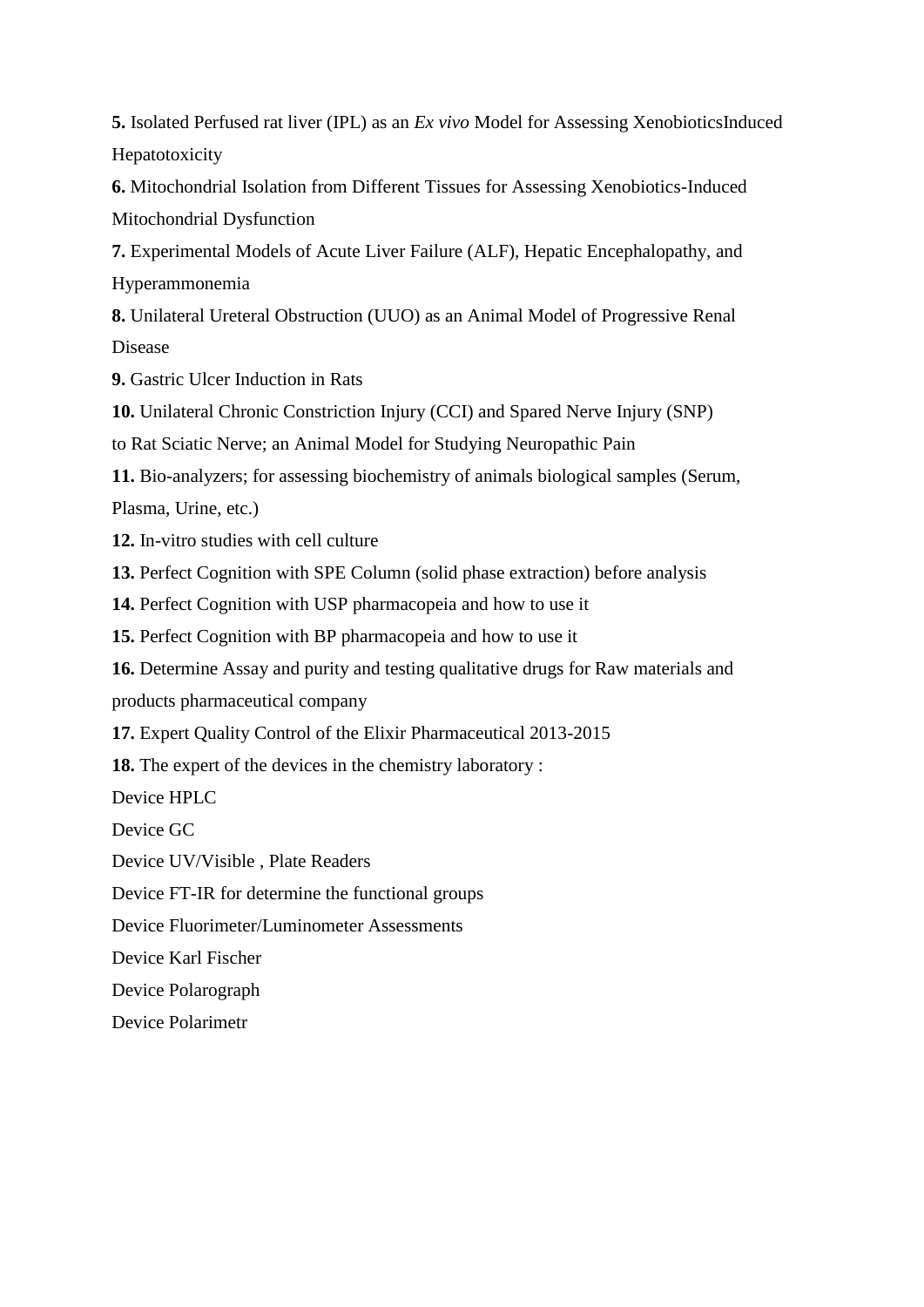### **Professional Activities**

**Scientific Committee**, 14th Iranian Congress of Toxicology, 24-26 October 2017, Shiraz, Iran **Refereeing Committee** , 14th Iranian Congress of Toxicology , 24-26 October 2017, Shiraz, Iran Attending the congress 12th International Congress of Toxicology & Iranian Congress of Poisonings,15- 17 May 2013,Sary, Iran

# **Publications**

**1.** Heidari R, ,Ghanbarinejad V, **Mohammadi HR** Ahmadi A, Esfandiari A, Azarpira N, Niknahad H. *Dithiothreitol supplementation mitigates hepatic and renal injury in bile duct ligated mice: Potential application in the treatment of cholestasis-associated complications.* Biomed Pharmacother. 2018.

**2.** Mohammad Mehdi Ommati, Akram Jamshidzadeh, Hossein Niknahad, **Hamidreza Mohammadi,** Samira Sabourib, Reza Heidaria, Narges Abdoli . *N-acetylcysteine treatment blunts liver failure-associated impairment of locomotor activity*. PharmaNutrition. 2017.

**3.** Reza Heidari, ,Vahid Ghanbarinejad, **Hamidreza Mohammadi** , Asrin Ahmadi, Mohammad Mehdi Ommati, Narges Abdoli, Fatemeh Aghaei, Athena Esfandiari, Negar Azarpira, Hussein Niknahad. *Mitochondria protection as a mechanism underlying the hepatoprotective effects of glycine in cholestatic mice*. Biomedicine & Pharmacotherapy. 2018.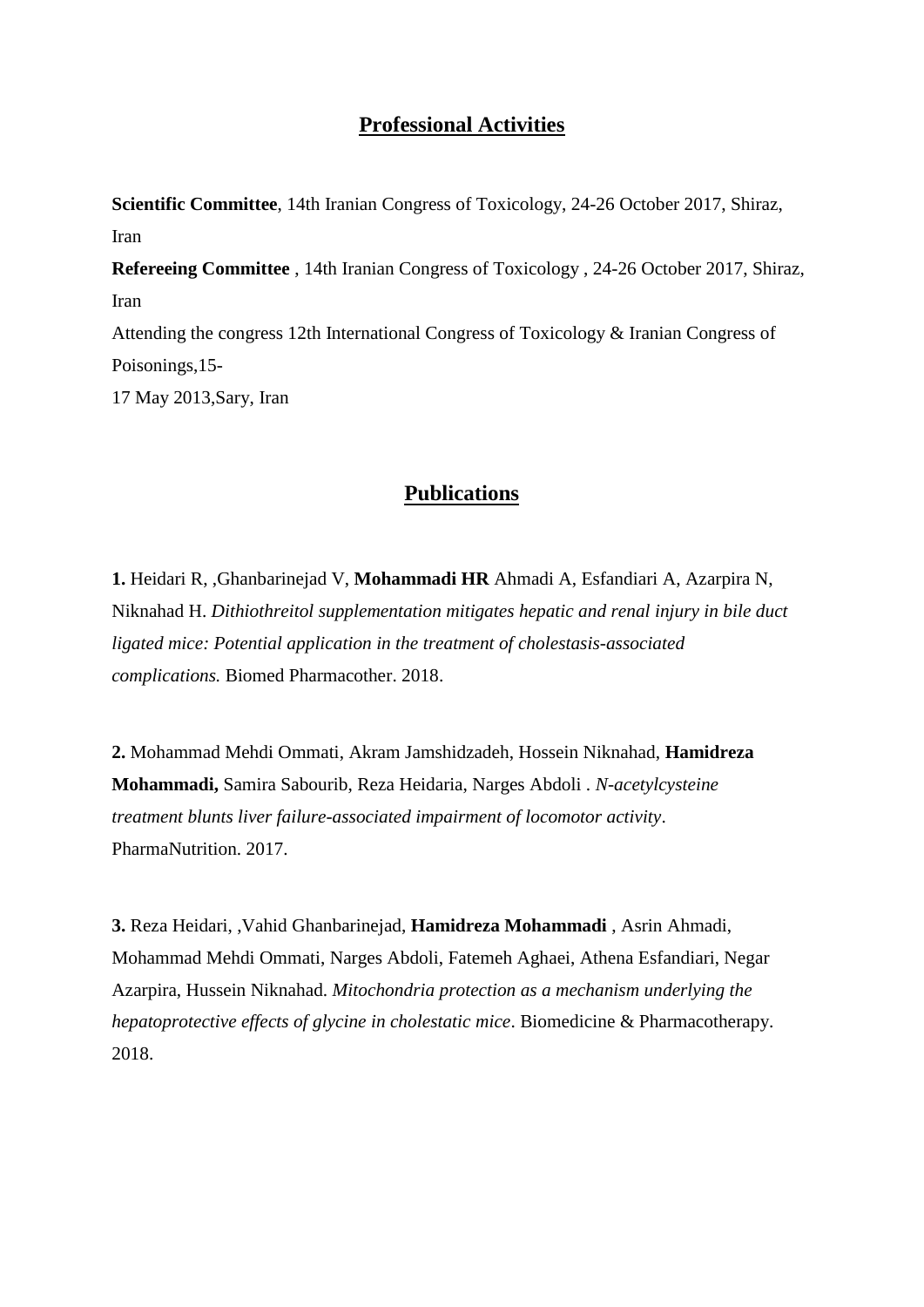**4.** Faghihloo E, Araei Y, Mohammadi M, Mirzaei H, **Mohammadi HR**, Mokhtari-Azad T. *The effect of oxamflatin on the E-cadherin expression in gastric cancer cell line*. Cancer Gene Therapy .2016.

**5.** Mohsen Mohammadi, Mohammad Jafar Rezaie, Ayoob Rostamzadeh, Azra Allahveisi, **Hamid Reza Mohammadi**, Fatemeh Mohammadi ,Ardeshir Moayeri. *Signaling Pathways of Melatonin in Prevention of Liver Disorders via Suppressing of Oxidative Stress in Cellular Leve*.2016.

**6.** Omid Farshad, Reza Heidari, **Hamidreza Mohammadi**, Amin Reza Akbarizadeh, Mohammad M. Zarshenas *Hepatoprotective Effects of Avicennia Marina (Forssk.) Vierh*.2017.

**7.** Mohammadi, M. and Moayeri, A. and Ghaderi, O. **Mohammadi, H.R**. and Rostamzadeh, A. *Understanding the signaling pathway as a new strategy for bum management and treatment based on stem cell therapy*. Research Journal of Medical Sciences.2016.

**8.** Mohammadi, M. and Rostamzadeh, A. and Moayeri, A. and Allahveisi, A. **Mohammadi, H.R.** Rezaie, M.J. *Role of Silymarin in regeneration and treatment of skin disorders; Progress in signaling pathways*. Research Journal of Pharmaceutical, Biological and Chemical Sciences.2016.

**9.** Reza Heidari , **Hamidreza Mohammadi**, Asrin Ahmadi, Vahid Ghanbarinejad, Faraz Kasra,Amir Khosravi.*Protective Effect of Glycine and Tri-Methyl Glycine (Beanie) Against Heavy Metals-Induced Oxidative Stress in Liver-Derived Post-Nuclear Supernatant (PNS)*. Trends in Pharmaceutical Sciences. 2018.

**10**. Reza Heidari, Hossein Niknahad, Ala Sadeghi, **Hamidreza Mohammadi**, Vahid Ghanbarinejad, Mohammad Mehdi Ommati, Arghavan Hosseini, Negar Azarpira, Forouzan Khodaei, Omid Farshad, Elaheh Rashidi, Asma Siavashpour, Asma Najibi, Asrin Ahmadi,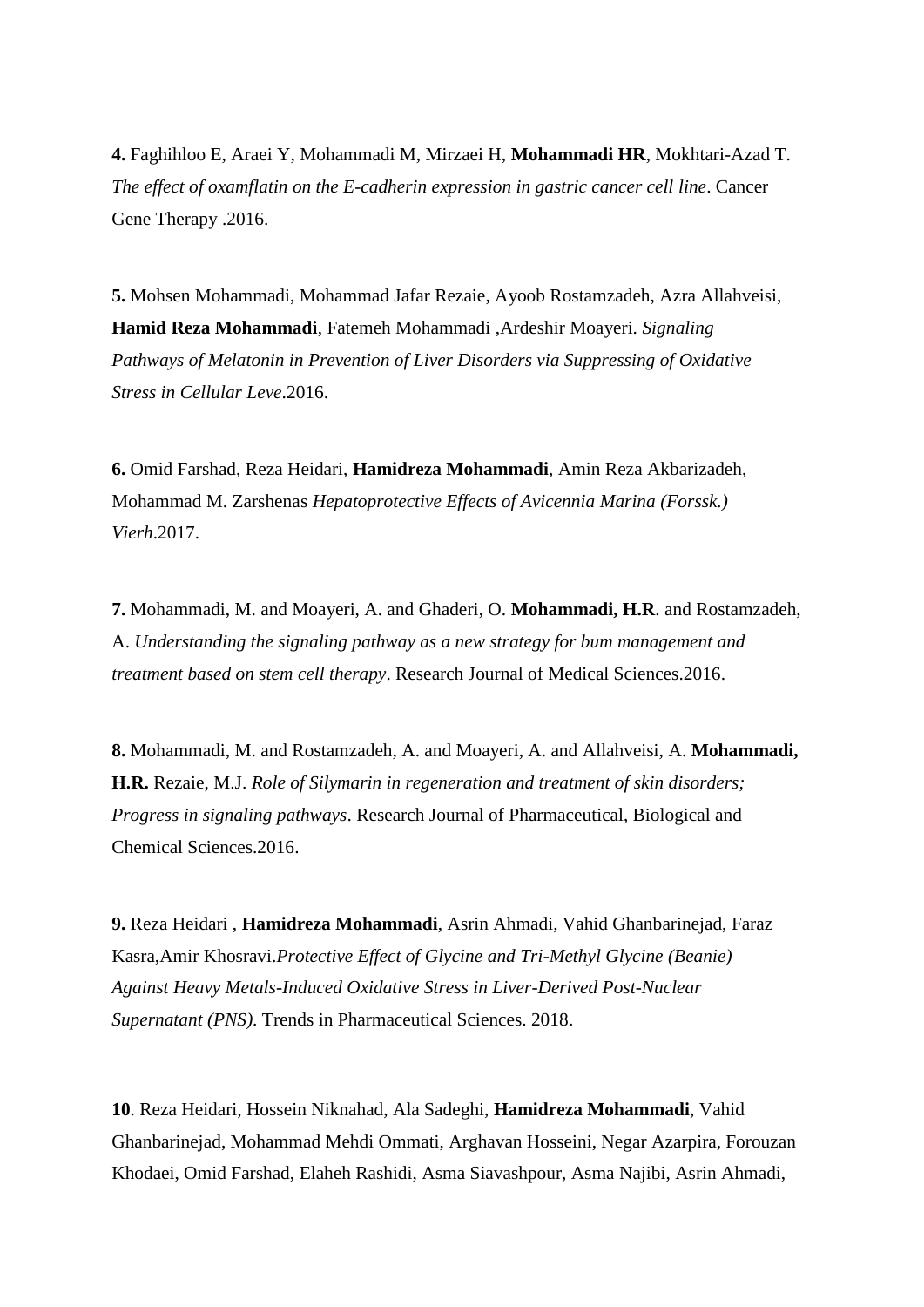Akram Jamshidzadeh. *[Betaine treatment protects liver through regulating mitochondrial](https://www.sciencedirect.com/science/article/pii/S0753332218312526)  [function and counteracting oxidative stress in acute and chronic animal models of hepatic](https://www.sciencedirect.com/science/article/pii/S0753332218312526)  [injury.](https://www.sciencedirect.com/science/article/pii/S0753332218312526)* Biomedicine & Pharmacotherapy*.*2018

**11.** Reza Heidari , **Hamidreza Mohammadi**, Asrin Ahmadi, Vahid Ghanbarinejad, Mohammad Mehdi Ommati, Hossein Niknahad, Negar Azarpira. *Proline supplementation mitigates the early stage of liver injury in bile duct ligated rats*. 2018.

**12.** Reza Heidari, Asrin Ahmadi, **Hamidreza Mohammadi**, Mohammad Mehdi Ommati, Negar Azarpira, Hossein Niknahad. *Mitochondrial dysfunction and oxidative stress are involved in the mechanism of methotrexate-induced renal injury and electrolytes imbalance.* 2018.

**13.** Seyyed Vahid Niknezhad, Ghasem Najafpour Darzi, Sedigheh Kianpour, Sina Jafarzadeh,**Hamidreza Mohammadi**, Younes Ghasemi, Reza Heidari, and Mohammad-Ali Shahbazi. *Bacteria Assisted Biogreen Synthesis of Radical ScavengingExopolysaccharide-Iron Complex: An Oral Nano-Sized Nutritional Supplement with High in Vivo Compatibility*. 2019.

**14.** Ehsan Emadi, Narges Abdoli, Vahid Ghanbarinejad, **Hamid Reza Mohammadi** ,Khadijeh Mousavi Mobarakeh, Negar Azarpira, Zahra Mahboubi, Hossein Niknahad,Reza Heidari.*The potential role of mitochondrial impairment in the pathogenesis of imatinib-induced renal injury*.2019.

**15.** Ommati MM, Farshad O, Ghanbarinejad V, **Mohammadi HR**, Khadijeh M, Negar A, Zahra M, Ilkhaninasab F, Moezi L, Heidari R. *The Nephroprotective Role of Carnosine Against Ifosfamide-Induced Renal Injury and Electrolytes Imbalance is Mediated Via the Regulation of Mitochondrial Function and Alleviation of Oxidative Stress*.2019.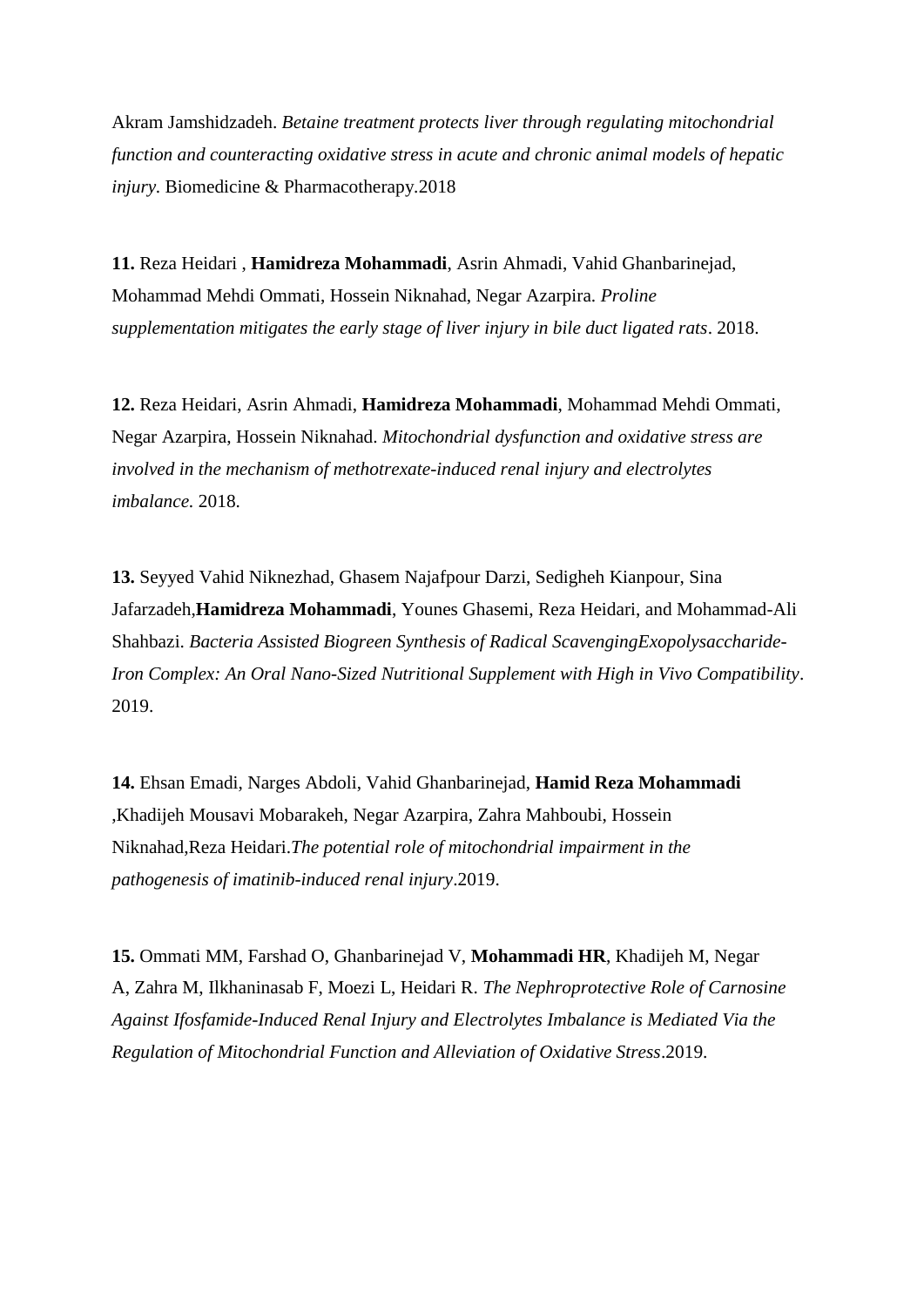**16. Hamidreza Mohammadi**, Akram Jamshidzadeh, Mohammad Reza Nikbakht , Hossein Niknahad, Reza Heidari. *[Taurine and isolated mitochondria: A concentration-response study](http://tips.sums.ac.ir/article_46192.html) Taurine and isolated mitochondria*.2019.

**17.** Mohammad Mehdi Ommati,Omid Farshad,Hossein Niknahad,Mohammad Reza Arabnezhad,Negar Azarpira,**Hamid Reza Mohammadi**,Maral Haghnegahdar,Khadijeh Mousavi,Shiva Akrami,Akram Jamshidzadeh,Reza Heidari.*Cholestasis-associated reproductive toxicity in male and female rats: The fundamental role of mitochondrial impairment and oxidative stress*.2019.

**18.** Asma Siavashpour, Bahman Khalvati, Negar Azarpira, **Hamidreza Mohammadi**, Hossein Niknahad, Reza Heidari. *Poly (ADP-Ribose) Polymerase-1 (PARP-1) Overactivity Plays a Pathogenic Role in Bile Acids-Induced Nephrotoxicity in Cholestatic Rats*.2020

**19.** Mohammad Mehdi Ommati, Omid Farshad, Hossein Niknahad, Khadijeh Mousavi, Marjan Moein, Negar Azarpira, **Hamidreza Mohammadi**, Akram Jamshidzadeh, Reza Heidari. *Oral administration of thiol-reducing agents mitigates gut barrier disintegrity and bacterial lipopolysaccharide translocation in a rat model of biliary obstruction*. Current Research in Pharmacology and Drug Discovery.2020.

**20.** Mohammad Mehdi Ommati, **Hamidreza Mohammadi**, Khadijeh Mousavi, Negar Azarpira, Omid Farshad, Reyhaneh Dehghani, Asma Najibi, Sedigheh Kamran, Hossein Niknahad, Reza Heidari.*Metformin alleviates cholestasis-associated nephropathy through regulating oxidative stress and mitochondrial function*.Liver research.2020.

**21.** Khadijeh Mousavi, Hossein Niknahad, Amin Ghalamfarsa, **Hamidreza Mohammadi**, Negar Azarpira, Mohammad Mehdi Ommati, Reza Heidari *[Taurine mitigates cirrhosis](https://www.ncbi.nlm.nih.gov/pmc/articles/PMC7592093/)[associated heart injury through mitochondrial-dependent and antioxidative mechanisms](https://www.ncbi.nlm.nih.gov/pmc/articles/PMC7592093/)*. Clinical and Experimental Hepatology.2020.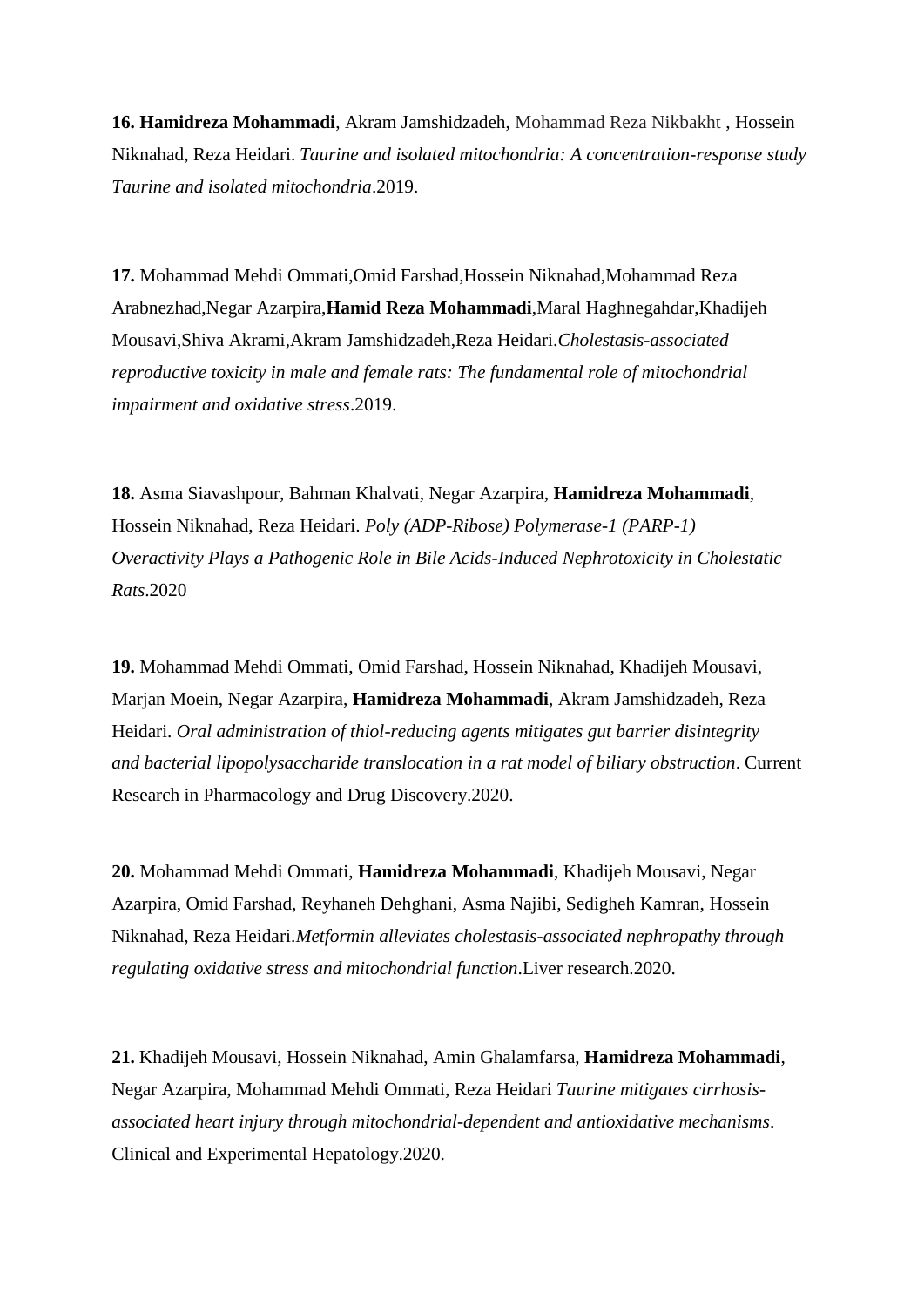**22. Hamidreza Mohammadi**, Abolfazl Sayyad, Mohsen Mohammadi, Hossein Niknahad, Reza Heidari. *N-acetyl cysteine treatment preserves mitochondrial indices of functionality in the brain of hyperammonemic mice*. Clinical and Experimental Hepatology.2020.

**23. Hamidreza Mohammadi**, Reza Heidari, Sayed Vahid Niknezhad, Akram Jamshidzadeh, Fatemeh Farjadian*. In vitro and in vivo evaluation of succinic acid-substituted mesoporous silica for ammonia adsorption: Potential application in the management of hepatic encephalopathy*.international journal of nanomedicine.2020.

#### **Abstracts& Posters**

**1. Hamid Reza Mohammadi**, Reza Heidari,Behnam Asadi,Mohammad Reza Arabnajad,Negar Azarpira. hepatopraotective effect of boldine a bile duct ligated rat model of cholestasis/cirrhosis. Poster14th Iranian Congress of Toxicology , 24-26 October 2017, Shiraz,Iran

**2. Hamid Reza Mohammadi**,Akram Jamshidzadeh,Mohammad Reza Arabnejad,Hossein Niknahad,Reza Heidari,Mehdi Zarei. Carnosine protects brain mitochondria under hyperammonemic Conditions Relevance to hepatic encephalopathy treatment. Poster14th Iranian Congress of Toxicology , 24-26 October 2017, Shiraz, Iran

**3. Hamid Reza Mohammadi**, Mohsen Mohammadi,Roya Khosrokhavar.Method Development to detect and determine furosine in Infant formula by High Performance Liquid Chromatography ( HPLC ). Poster13th International Congress of Toxicology & Iranian Congress of Poisonings,12-14 May 2015,Sary, Iran